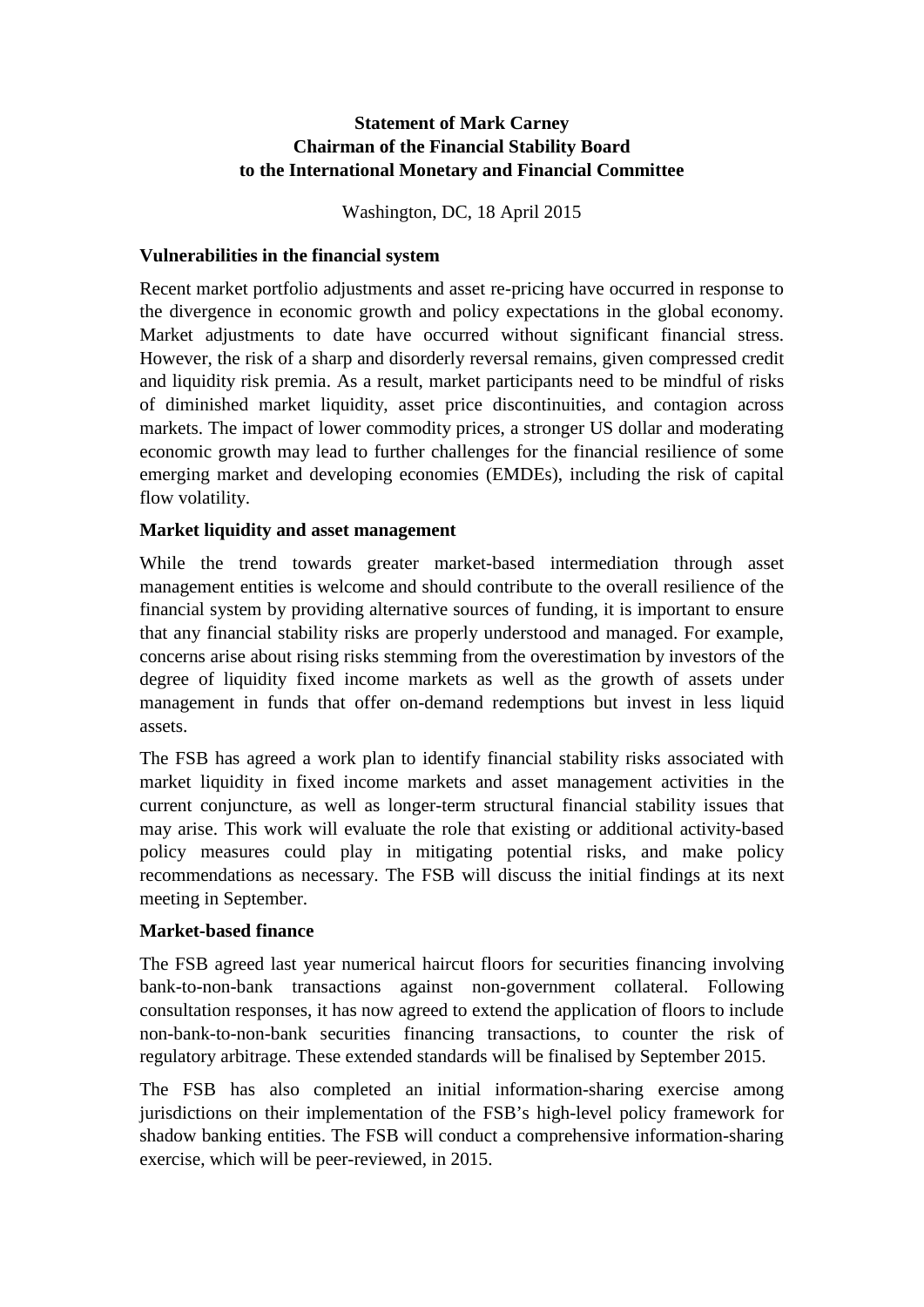## **Ending too-big-to-fail**

Agreement was reached last year on two key steps forward in ending too-big-to-fail for global systemically important banks (G-SIBs). The first agreement was on a proposal for a common international standard on the total loss absorbing capacity (TLAC) that G-SIBs must have. The second was an industry agreement to prevent cross-border derivative contracts being disruptively terminated in the event of a G-SIB entering resolution; national authorities will use regulatory and supervisory actions to support comprehensive industry adoption of the agreement.

The FSB is considering the responses to its public consultation on the proposed TLAC for G-SIBs and impact assessment studies are underway. The new standard will be finalised in November.

The FSB's guidance on statutory and contractual approaches to the cross-border recognition of resolution actions is being finalised, following a recent public consultation. Work is underway to promote broad adoption of contractual recognition clauses to make temporary stays of early termination rights effective in a cross-border context.

To fully realise the financial stability benefits of clearing through central counterparties (CCPs), the FSB has agreed a work plan to promote CCP resilience, recovery planning and resolvability. The work will be taken forward in close coordination between the Committee on Payments and Market Infrastructures (CPMI), International Organization of Securities Commissions (IOSCO), Basel Committee on Banking Supervision (BCBS) and the FSB.

#### **Market conduct issues**

Misconduct in financial institutions has the potential to create systemic risks by undermining trust in financial institutions and markets. To address misconduct risks, the FSB has agreed a work plan that will examine:

- how the incentives created by reforms to risk governance, compensation structures and benchmarks have helped to reduce misconduct and whether any additional measures are needed;
- whether steps are needed to improve standards of conduct in the fixed income, commodities and currency markets; and
- together with the World Bank and other relevant bodies, the extent of potential withdrawal from correspondent banking, its implications for financial exclusion, as well as possible steps to address this issue.

#### **Implementation monitoring**

FSB members are committed to the full, consistent and timely implementation of the agreed international financial regulatory reforms. The FSB will this year provide the first consolidated annual report to the G20 on the implementation and effects of these reforms. The report will be published at the time of the Antalya Summit.

A thematic peer review report on supervisory frameworks and approaches for systemically important banks will be published in the coming weeks. It will examine